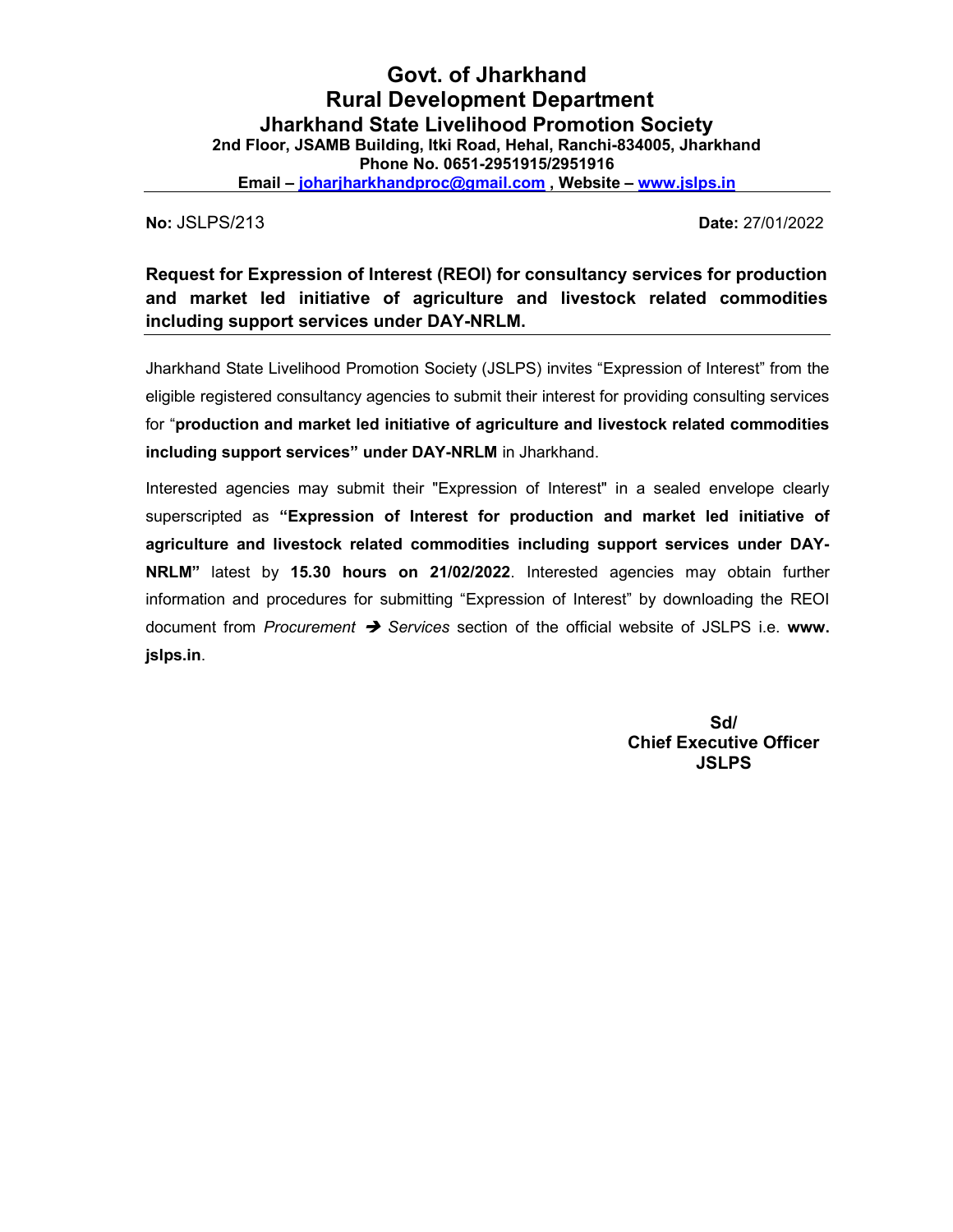No: JSLPS/213 Date: 21/01/2022

### REQUEST FOR EXPRESSION OF INTEREST (REOI) (CONSULTING SERVICES – AGENCY SELECTION)

#### Assignment Title: -Technical Support Agency (TSA) for production and market led initiative of agriculture and livestock related commodities including support services under DAY-NRLM

The Government of India has launched the National Rural Livelihoods Mission (NRLM) under the Ministry of Rural Development (MoRD). The mission aims at creating efficient and effective institutional platforms of the rural poor enabling them to increase household income through sustainable livelihood enhancements and improved access to financial and selected public services. NRLM has set out with an agenda to reach out, and mobilize 7 crore BPL households, across 600 districts, 6000 blocks, 2.5 lakhs Gram Panchayats, 6 lakhs villages in the country, into self-managed SHGs and federated institutions and support them for livelihoods enhancement and income augmentation.

The Government of India has availed a credit from International Development Association (IDA), towards the National Rural Livelihoods Project which aims to support the National Rural Livelihoods Mission under the Ministry of Rural Development, Government of India; and intends to apply part of the loan for hiring of an agency to provide consulting services.

The consulting services ("the Services") include hiring of an agency for undertaking the Consultancy Services for production and market led initiative of agriculture and livestock related commodities including support services under DAY-NRLMfor a period of 24 months subject to extension of further period based on the requirement of JSLPS and performance of TSA. The details activities are mentioned in the draft Terms of Reference (Annexure – B).

Jharkhand State Livelihood Promotion Society (JSLPS), now invites eligible consulting agencies to indicate their interest for providing the services. Interested agencies should provide information demonstrating that they have the required qualifications and relevant experience to perform the services.

The short-listing criteria are as follows.

- a) The agency should have an independent legal existence, registered under the applicable Act. [Submit proof of Registration Certificate, Articles and Memorandum of Association].
- b) The agency should have minimum 3(three) years of experience in the relevant field of developing systems which ensure efficient operations of the Collectivisation and Marketing of Agri Produce and Livestock.
- c) The agency should have an average annual turnover of Rs. 3.00 Crore (Rupees Three Crore) or more during last three financial years and preferably have a positive net worth. Out of the total turnover, at least Rs. 1.50 crore (Rupees One Crore Fifty Lakhs) should be from similar assignment. [Relevant documents viz,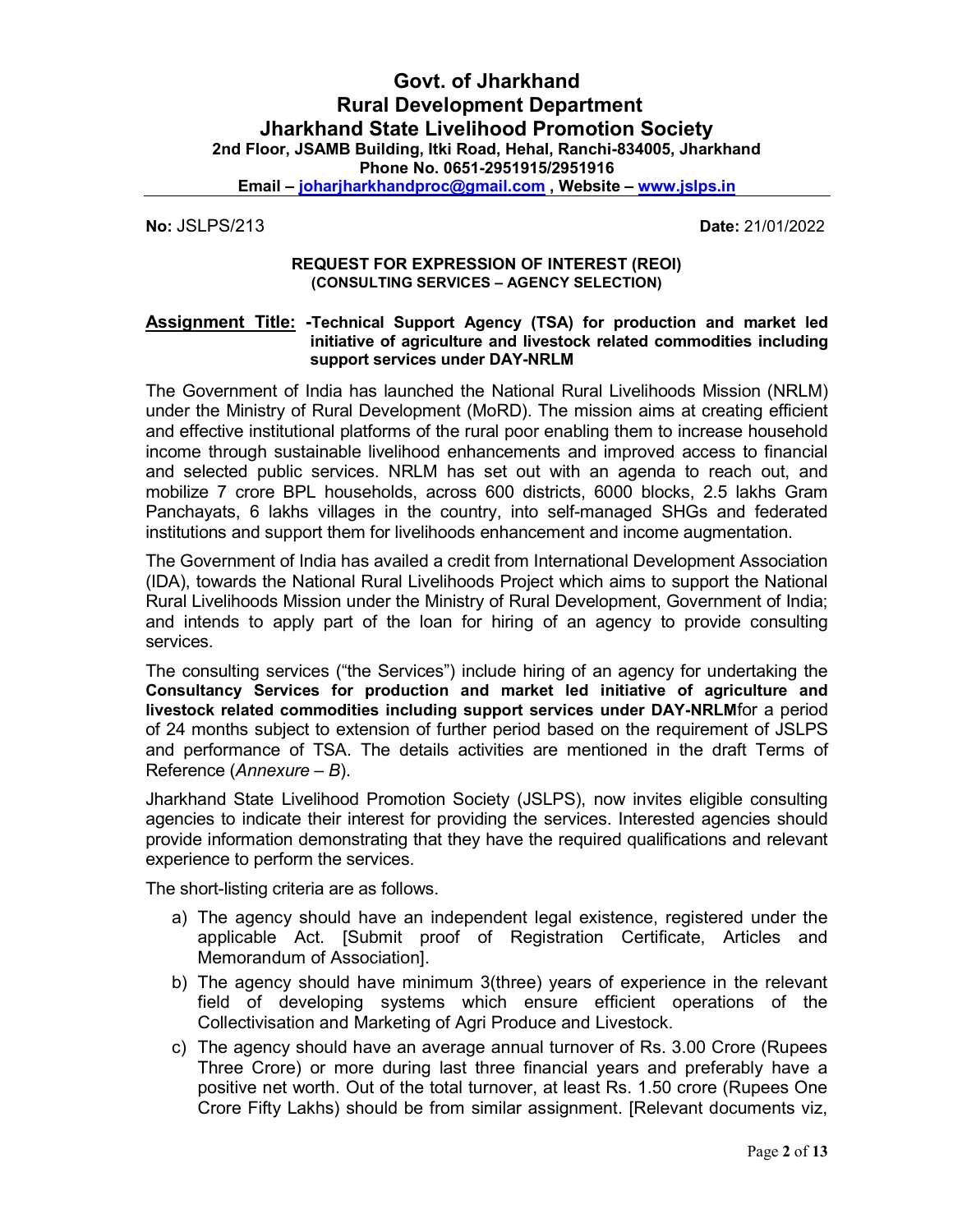audited financial statements and a certificate from Charted Accountant in support of satisfying the criteria should be submitted].

- d) The agency should have prior experience and have successfully completed at least 2 similar assignments, in the last 5 years, in sectors specific to that of the proposed assignment. Experience in Government sector especially related to livelihoods sector projects and having a working experience in Jharkhand shall be preferred. [Submit proof of Successful Completion].
- e) The agency should have a well-qualified and sufficiently experienced team, in house, or should be in a position to commit about their own network/association.

Interested agencies may submit their application expressing interest in the prescribed Performa annexed herewith [Annexure  $- A 8$  Annexure  $- A(1)$ ] in sealed envelope with each page of the application signed by an authorised signatory, including the pages comprising the annexure.

The attention of interested agencies is drawn to paragraph 1.9 of the World Bank's Guidelines: Selection and Employment of Consultants under IBRD Loans and IDA Credits & Grants by World Bank Borrowers (January 2011) ("Consultant Guidelines"), setting forth the World Bank's policy on conflict of interest. In addition, please refer to the following specific information on conflict of interest related to this assignment: conflict between consulting activities and procurement of goods, works or non-consulting services; conflict among consulting assignments; and relationship with Borrower's staff.

The Consultants may associate with other agencies in the form of a joint venture or a sub consultancy to enhance their qualifications. The submission should clearly indicate the type of association whether a joint venture (JV) or sub consultancy.

A Consultant will be selected in accordance with the Quality & Cost Based Selection (QCBS) method set out in the Consultant Guidelines.

Expressions of interest (in prescribed format) must be delivered in a written form only to the address below by person or through postal/courier services latest by 15.30 hours of 21<sup>st</sup> February, 2022 by super-scribing/marking the envelope as "Expression of Interest for the Consultancy Services for production and market led initiative of agriculture and livestock related commodities including support services under DAY-NRLM" at the following address. Please note that EOIs shall be accepted by the aforesaid methods only within the stipulated period of submission. The EOI invited for the above consulting services bearing No. JSLPS. 4050 dated 08/12/2021 is hereby cancelled due low response and the agencies who have earlier applied may apply again.

## Address:

The Chief Executive Officer, Jharkhand State Livelihoods Promotion Society 2<sup>nd</sup> Floor, JSAMB Building, Itki Road, Hehal, Ranchi - 834005, Jharkhand Phone No. 0651-2951915/2951916 Email – joharjharkhandproc@gmail.com

> Sd/ Chief Executive Officer **JSLPS**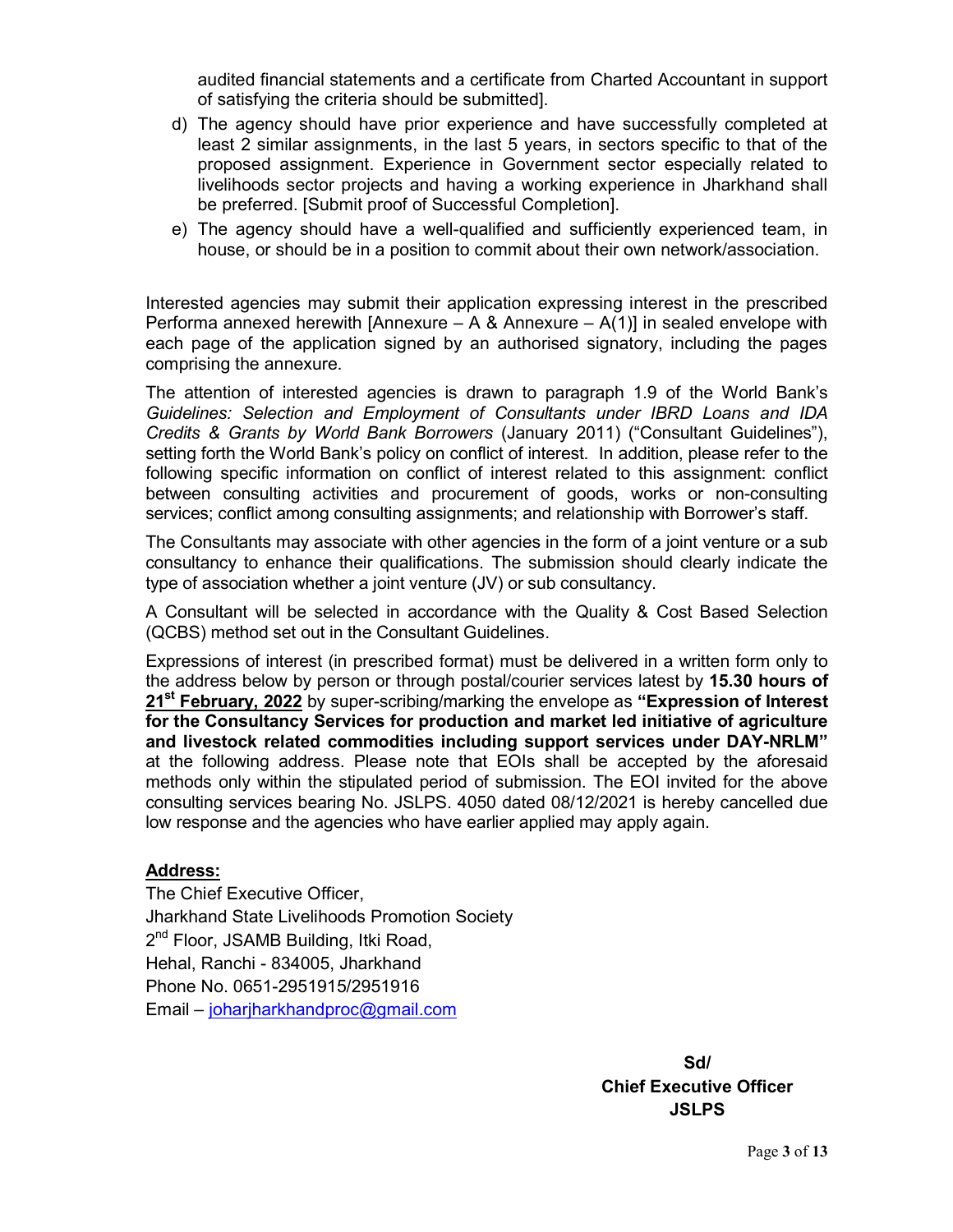# Annexure-A

Attachment 1: Format for Submission of Information to JSLPS, Ranchi to provide aforementioned consultancy services.

**Submission Requirements** 

|                 |                                                            | A - Consultant Company's Profile [Maximum 2 Pages]                                                                                                                                                                |                                                              |                                                                                                                                                                                                                                                                                                                                          |                                                                                                    |  |
|-----------------|------------------------------------------------------------|-------------------------------------------------------------------------------------------------------------------------------------------------------------------------------------------------------------------|--------------------------------------------------------------|------------------------------------------------------------------------------------------------------------------------------------------------------------------------------------------------------------------------------------------------------------------------------------------------------------------------------------------|----------------------------------------------------------------------------------------------------|--|
| 1.<br>2.        | Organizational<br><b>Contact Details of Organization</b>   |                                                                                                                                                                                                                   | a)<br><b>Postal Address</b><br>b)                            | Provide a brief description of the background<br>and organization of your firm/entity.<br>The brief description should include:<br>a) Ownership details<br>b) Date and place of incorporation of the firm,<br>c) Objectives of the firm,<br>d) Availability of appropriate skills among staff.<br>Name and Designation of Contact Person |                                                                                                    |  |
|                 |                                                            |                                                                                                                                                                                                                   | Email-ID<br>C)<br>Mobile No.<br>d)<br>Phone No.<br>e)        |                                                                                                                                                                                                                                                                                                                                          |                                                                                                    |  |
| 3.              | years)                                                     | Financial: (forthelast three financial                                                                                                                                                                            | in Indian Rupees.                                            |                                                                                                                                                                                                                                                                                                                                          | Provide the turnover on the basis of the audited<br>accounts of the previous three financial years |  |
|                 |                                                            |                                                                                                                                                                                                                   | 2017-18                                                      | 2018-19                                                                                                                                                                                                                                                                                                                                  | 2019-20                                                                                            |  |
|                 |                                                            | B - Consultant Agency's Experience [Maximum 15-20 pages]                                                                                                                                                          |                                                              |                                                                                                                                                                                                                                                                                                                                          |                                                                                                    |  |
| $\mathcal{I}$ . | in India.<br>Name of                                       | Experience of working on government, externally aided, or livelihoods sector projects<br>At least 3 years of experience required.<br>Please provide details of up to 10 such assignments (you may add more rows). | Client and                                                   | Duration of                                                                                                                                                                                                                                                                                                                              | Value of                                                                                           |  |
|                 | Project                                                    | Services provided                                                                                                                                                                                                 | Country                                                      | Assignment                                                                                                                                                                                                                                                                                                                               | Contract (Rs)                                                                                      |  |
| 2.              | nature of assignment:                                      | Experience in providing consulting services in the relevant field (Minimum 2 similar                                                                                                                              |                                                              |                                                                                                                                                                                                                                                                                                                                          |                                                                                                    |  |
|                 | Name of the<br>Client<br>(Gol/Externally<br>Aided Project) | Nature of the<br>assignment                                                                                                                                                                                       | Location and<br>coverage<br>(entire state,<br>country, etc.) | Duration of<br>Assignment (In<br>month)                                                                                                                                                                                                                                                                                                  | Value of<br>Contract (Rs.<br>Lakh)                                                                 |  |
|                 |                                                            |                                                                                                                                                                                                                   |                                                              |                                                                                                                                                                                                                                                                                                                                          |                                                                                                    |  |
|                 |                                                            |                                                                                                                                                                                                                   |                                                              |                                                                                                                                                                                                                                                                                                                                          |                                                                                                    |  |
|                 |                                                            |                                                                                                                                                                                                                   |                                                              |                                                                                                                                                                                                                                                                                                                                          |                                                                                                    |  |
|                 | Please enclose copy of the contract as evidence            |                                                                                                                                                                                                                   |                                                              |                                                                                                                                                                                                                                                                                                                                          |                                                                                                    |  |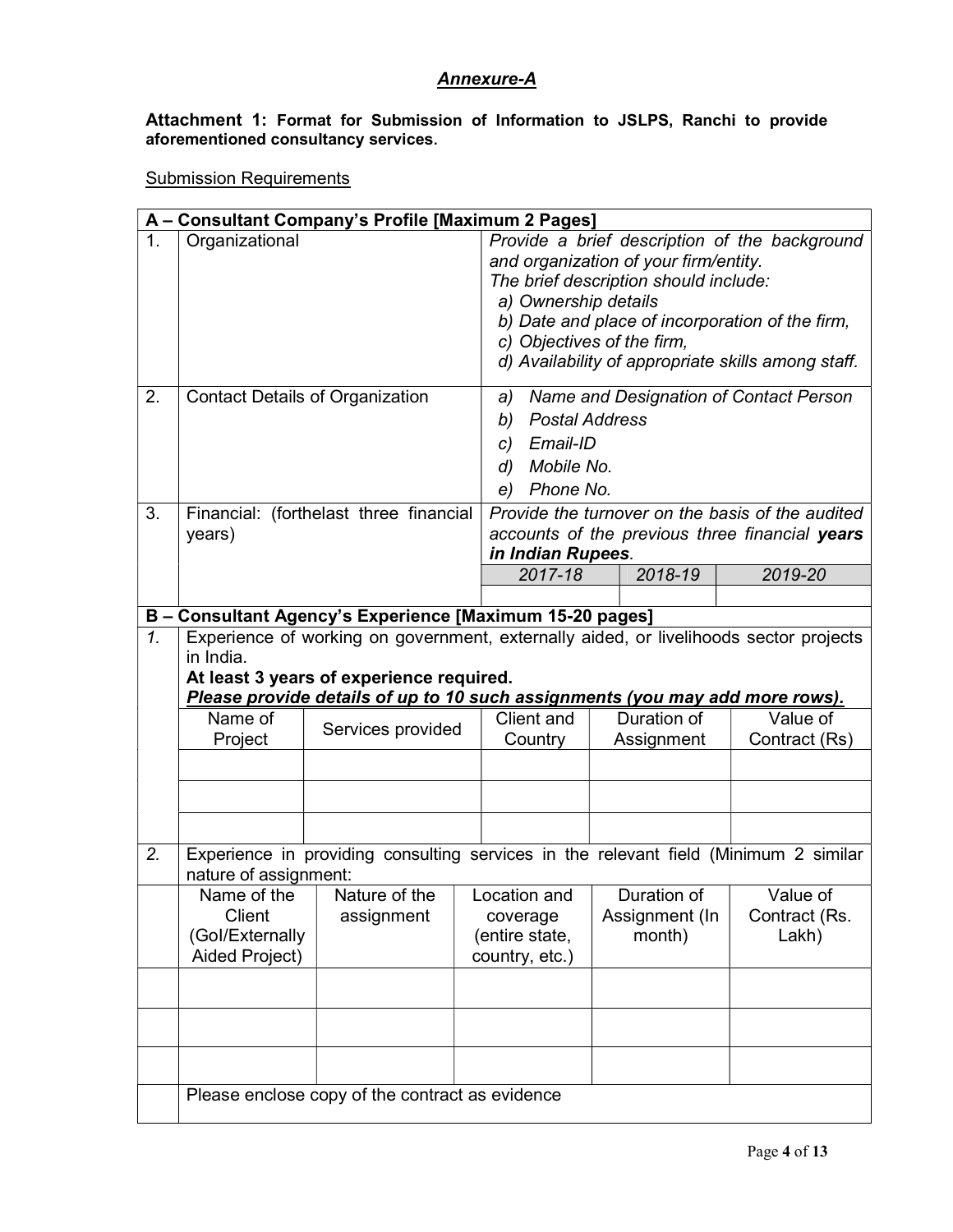| 3. | Two Experts to be proposed with experience Development Sector or Externally Aided<br>Project in the areas of Agriculture or similar nature of works at-least for a period of 3<br>years. Both experts proposed should have experience in government, externally aided,<br>or livelihoods sector projects and specifically with leading similar nature of assignment<br>in accordance with the draft TOR at-least for a period of 3 years. Detailed CVs are not<br>required at this stage, it should be submitted if the agency qualifies for RFP stage.<br>Among other information, the brief CVs should include the following information in the<br>following format: |                                                                                                                           |                         |                                          |
|----|------------------------------------------------------------------------------------------------------------------------------------------------------------------------------------------------------------------------------------------------------------------------------------------------------------------------------------------------------------------------------------------------------------------------------------------------------------------------------------------------------------------------------------------------------------------------------------------------------------------------------------------------------------------------|---------------------------------------------------------------------------------------------------------------------------|-------------------------|------------------------------------------|
|    | Name of the proposed Expert                                                                                                                                                                                                                                                                                                                                                                                                                                                                                                                                                                                                                                            |                                                                                                                           |                         |                                          |
|    | Designation                                                                                                                                                                                                                                                                                                                                                                                                                                                                                                                                                                                                                                                            |                                                                                                                           |                         |                                          |
|    |                                                                                                                                                                                                                                                                                                                                                                                                                                                                                                                                                                                                                                                                        | Experience of 3 years in Development Sectors or any externally aided projects                                             |                         |                                          |
|    | Name of Project                                                                                                                                                                                                                                                                                                                                                                                                                                                                                                                                                                                                                                                        | Experience in<br>Developingsystems<br>which ensure efficient<br>operations of the<br><b>Custom Hiring</b><br>Centres etc. | <b>Client and State</b> | Duration of<br>Assignments (In<br>month) |
|    |                                                                                                                                                                                                                                                                                                                                                                                                                                                                                                                                                                                                                                                                        |                                                                                                                           |                         |                                          |

If the Consultant has formed a consortium, all the above details of each member of the consortium and the name of the lead partner, shall be provided.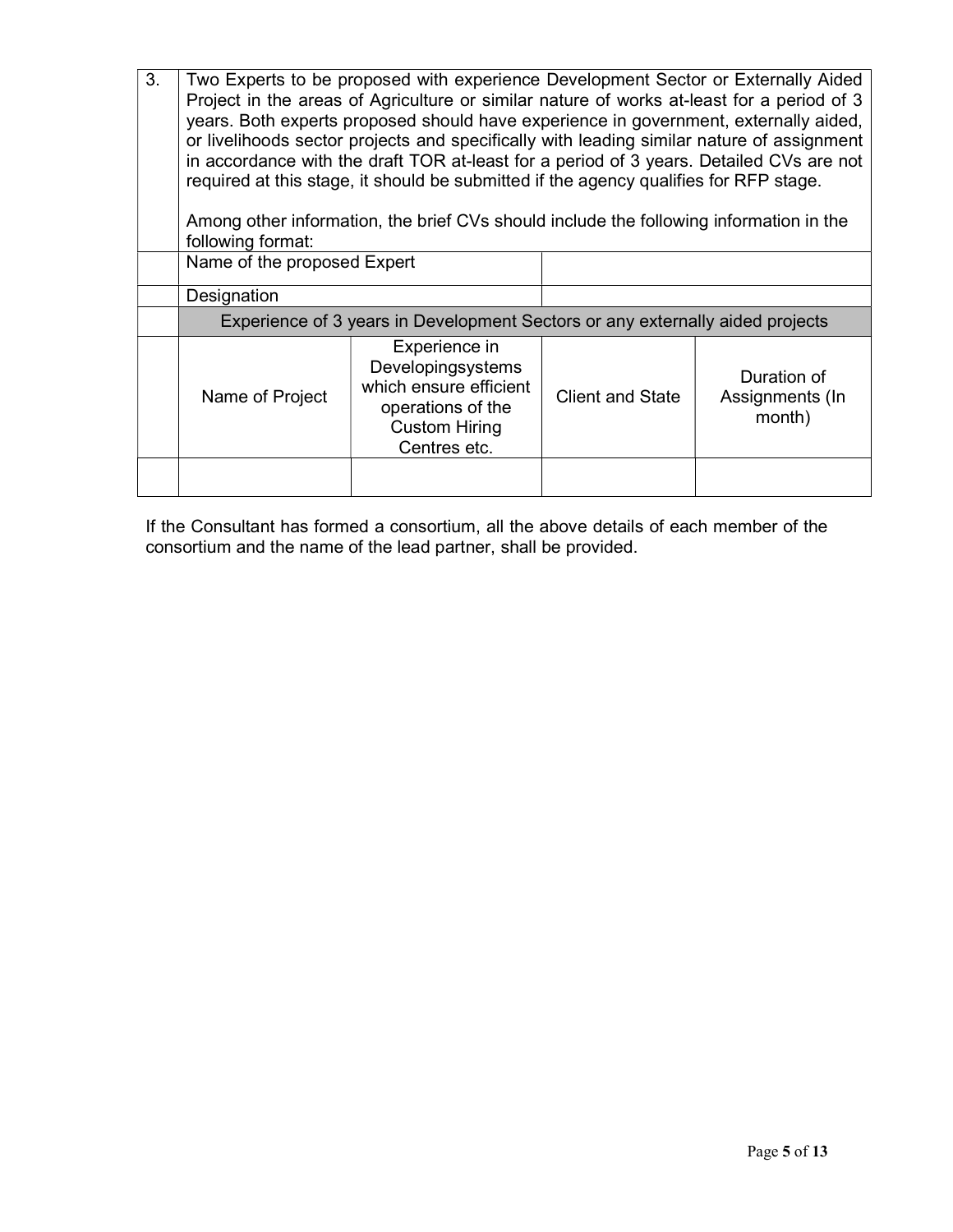# Annexure – A(1)

## Declaration

Date: /02/2022

# To whom so ever it may be concern

I/We hereby solemnly take oath that I/We am/are authorized signatory in the firms/ Agency/ Institute/ Company and hereby declare that "Our firms/ Agency/ Institute/ Company do not face any sanction or any pending disciplinary action from any authority against our firms/ Agency/ Institute/ Company or partners." Further, it is also certified that our firm has not been blacklisted/debarred by any government or any other donor/partner organization in past.

In case of any further changes which effect of this declaration at a later date; we would inform the JSLPS accordingly.

> Authorized Signatory (with seal)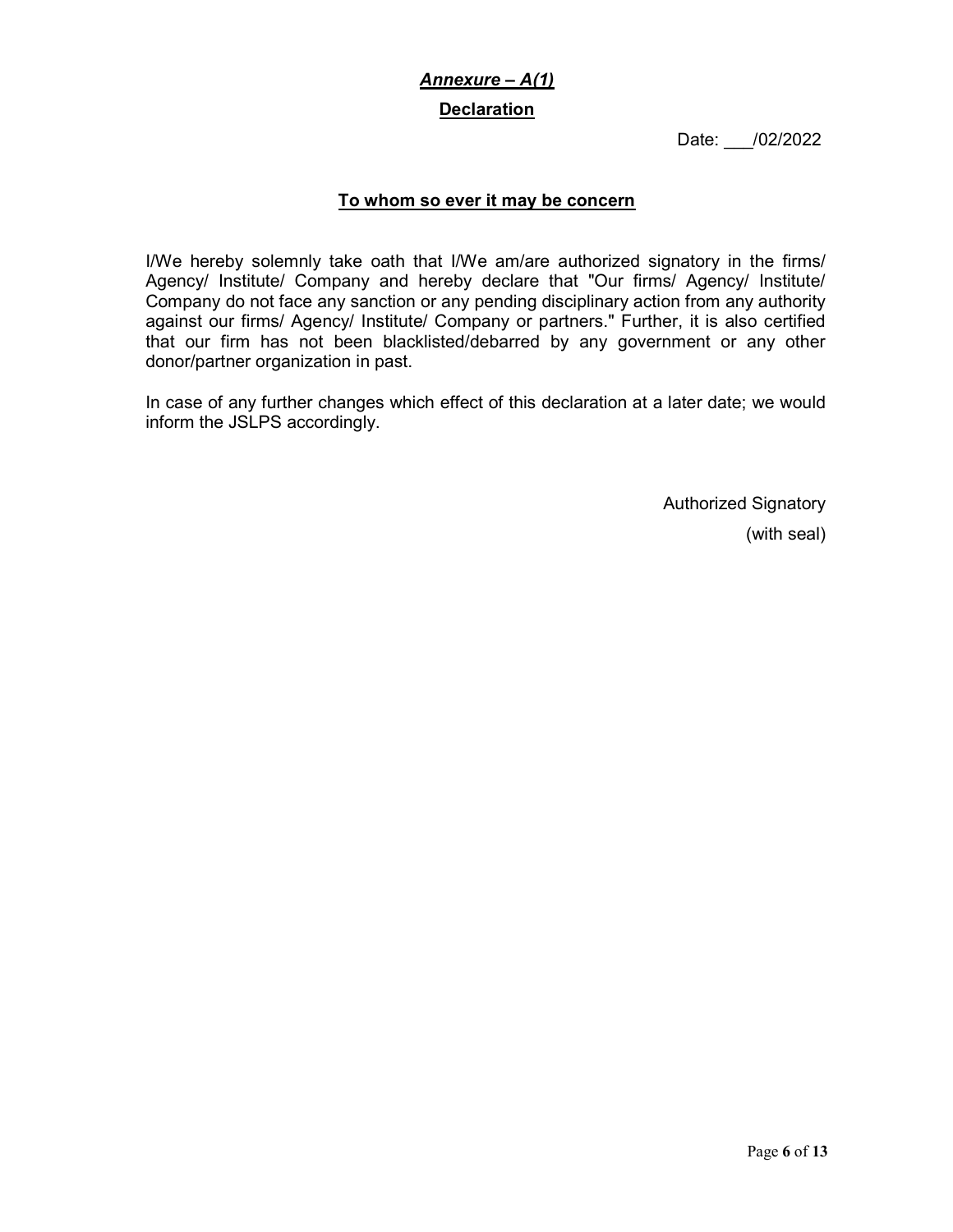## ANNEXURE – B

## Draft Term of Reference (ToR) for hiring of Technical Support Agency (TSA) for production and market led initiative of agriculture and livestock related commodities including support services under DAY-NRLM.

# a) Background:

Jharkhand State Livelihood Promotion Society (JSLPS), a society promoted by Rural Development Department, Government of Jharkhand is notified by State Government as implementing agency for National Rural Livelihood Mission in the state.

JSLPS has been able to create the institutional base in the form of SHG, VO, CLF, PG, FPC moreover, the social capital in the form of cadre like AjeevikaKrishakSakhi(AKS) / Senior AjeevikaKrishakSakhi (Sr.AKM) and identified registered farmers. Subsequently,the dire need emerged to direct all the activities with market led intervention with the thrust on collectivization of agriculture produce through livelihood centric institutions like producer group/producer Company.

In order to promote the livelihood activities among the community/farmers, the technical support agencies to have more concentrated on technical support in the desired field of livelihood particularly agriculture and livestock development.

The main objective of the assignment is to improve the rural livelihoods through formation, strengthening and development of community institutions. The assignment will be to create and strengthen cadre base ie Ajeevika Krishak Sakhi and Ajeevika PashuSakhi of livelihood Farm and institutional base through market led institution like producer's group/producer's enterprises, Ajeevika Sansadhan Kendra. The assignment will work with 'saturation approach' as negotiate better services, credit and assets from public and private sector agencies and financial organizations to through collectivization approach to ensure better price realization.

### b) Objective;

- 1) Promotion of collective marketing.
- 2) Promotion of Agriculture and livestock centric institution like Producer's Group/Producer's Enterprises
- 3) Development of community based agriculture and livestock support services to widen the horizon of livelihood activates.
- 4) Capacity building of staff of JSLPS and livelihood cadres through meticulously prepared Training Calendar.
- 5) On field technical support to the farmers, livelihood cadres and Staff of JSLPS.

### c) Key Scope of Work/Activities ACTIVITIES

- 1) To develop a community based agriculture and livestock support services with special focus on improved crop varieties, small ruminant support to widen the horizon of livelihood activates with capacity building in the field of agriculture and livestock development.
- 2) Productivity enhancement in the field of agriculture for pulses, oilseed, millet and livestock particularly Goat, pig, backyard poultry and poultry.
- 3) Collective marketing (input-output) through Farmer's Producers' Company and village/Block level Women Forum ie Producer's Group /Ajeevika Sansadhan Kendra.
- 4) Capacity building of staff of JSLPS and livelihood cadres on forward and backward linkage of agriculture and livestock produce in general also farmers in particular.
- 5) On field technical support to the farmers, livelihood cadres mainly Ajeevika Krishak Sakhi and Ajeevika Pashu Sakhi on entrepreneurship.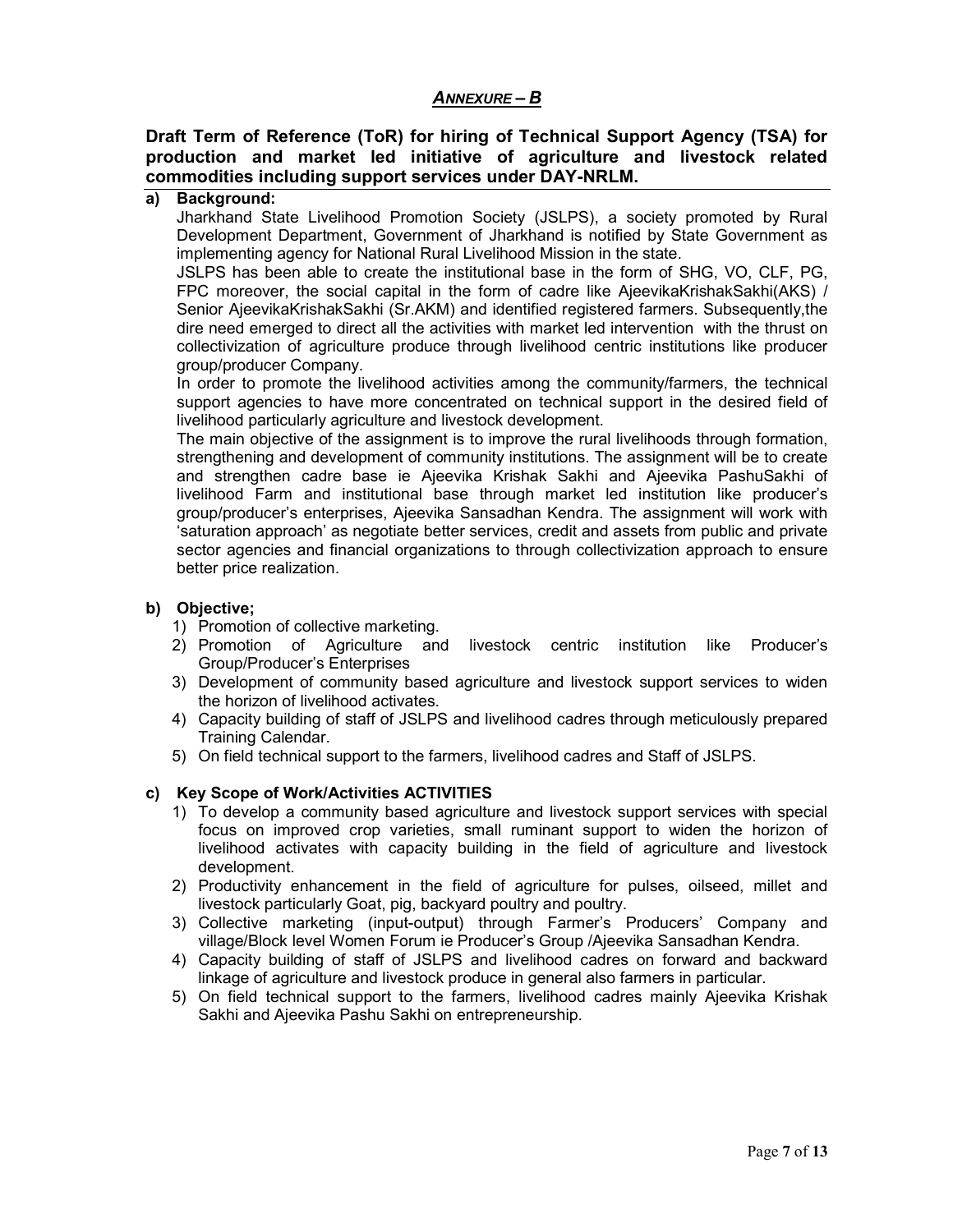## d) Scope of the Works /Deliverables:

| The following tasks to be carried out; |                                                                                 |  |  |
|----------------------------------------|---------------------------------------------------------------------------------|--|--|
| Category                               | <b>Tasks/Deliverables</b>                                                       |  |  |
|                                        | i. Build capacities of 45-AajevikaKrishakSakhi, / Block of assigned district    |  |  |
|                                        | and 8Sr. AKS in a block on production with more focus on collectivization       |  |  |
|                                        | and aggregation.                                                                |  |  |
|                                        | ii. Inculcation of service charge model at the Producer Group/producer          |  |  |
|                                        | Company, while the AKS/Sr. AKS receive honorarium                               |  |  |
|                                        | iii. Training of Aajevika Krishak Sakhi on -                                    |  |  |
|                                        | . Women farmers livelihood collectives/institution building/management like     |  |  |
|                                        |                                                                                 |  |  |
|                                        | PG/PCs.                                                                         |  |  |
|                                        | • Seed production, procurement and marketing                                    |  |  |
|                                        | • Documentation / Book Keeping / Stock maintenance                              |  |  |
| Capacity                               | • Collectivization and marketing.                                               |  |  |
| <b>Building of the</b>                 | iv. Capacity Building on Producer Groups and visioning with the identified      |  |  |
| <b>Community</b>                       | AKSs and Sr. AKS.                                                               |  |  |
| Cadre of                               | v. Capacity building of Ajeevika Pashu Sakhi/ Community Livestock               |  |  |
|                                        | Manager(CLMs) as per the annual target of B/DMMU on -                           |  |  |
| livelihood                             | . Vaccination and Deworming on goat and Goat & Poultry with on-field            |  |  |
| Farm                                   | practical session.                                                              |  |  |
|                                        | • Feed and Fodder Promotion.                                                    |  |  |
|                                        | • Collection of livestock produce.                                              |  |  |
|                                        | • Economics of goat and poultry model                                           |  |  |
|                                        | vi. Capacity building and support in existing model of livestock like chick     |  |  |
|                                        | hardening centre, running Aajeevika Sansadhan Kendra                            |  |  |
|                                        |                                                                                 |  |  |
|                                        | vii. Training support in development of seed village and nursery Management     |  |  |
|                                        | and its implementation                                                          |  |  |
|                                        | viii. Support in Documentation in the MIS.                                      |  |  |
|                                        | ix. Capacity building on various facets of organic cluster.                     |  |  |
|                                        | x. Capacity building for development of Integrated Farming Cluster.             |  |  |
|                                        | i. Identification and Capacity building of 4000 small and marginal farmers      |  |  |
|                                        | inagriculture and 4000 Farmers/block in livestock Development.                  |  |  |
|                                        | ii. Supporting in development of seed village and centralised nursery           |  |  |
| Capacity                               | development                                                                     |  |  |
| <b>Building of</b><br><b>Farmers</b>   | iii. Development of 20Producer's Group in coordination with B/DMMU.             |  |  |
|                                        | iv. Capacity building on collectivisation and inculcating in the system.        |  |  |
|                                        | v. Identification and make functional 05 retail-out let per district.           |  |  |
|                                        | vi. Supporting farmers in establishment of 3 Chick Hardening centre/block       |  |  |
|                                        | Promotion of 2 Producer's Enterprise per district/ year of tenure.<br>i.        |  |  |
| Institution                            | ii. Support in development of 1AjeevikaSansadhan Kendra/ Block.                 |  |  |
| <b>Building on</b>                     | iii. Facilitate in Identification of Statutory Auditor for the women farmers    |  |  |
| Livelihoods:                           | collectives/producer<br>company<br>livelihood<br>for<br>fulfilling<br>statutory |  |  |
| Women                                  | requirements                                                                    |  |  |
|                                        |                                                                                 |  |  |
| <b>Farmers</b>                         | iv. Facilitate in mobilizing, incorporating SHG members of same / other         |  |  |
| Producer's                             | blocks in the same district and convert them into shareholders of the           |  |  |
| group and later                        | Producer Group later Producer's Company                                         |  |  |
| Producer's                             | v. Facilitate in production & procurement of seed and its marketing through     |  |  |
| company                                | proper certification, packaging, branding & promotion                           |  |  |
|                                        |                                                                                 |  |  |
|                                        | System setting to ensure marketing of the produce.<br>Ĺ.                        |  |  |
|                                        | Development of 30 collection point/ District<br>ii.                             |  |  |
|                                        | Development of at least 10 Producer's Group as key aggregation point of<br>iii. |  |  |
| <b>System setting</b>                  | the district.                                                                   |  |  |
| to marketing                           | iv. Support in MIS entry pertaining to the Mobile application developed by      |  |  |
|                                        | JSLPS for system of marketing i.e Ajeevika Farm Fresh.                          |  |  |
|                                        | v. Roll-out the system of marketing in assigned district.                       |  |  |
| Knowledge                              | Training/Module development of Producer's Group<br>Producer's<br>and<br>i.      |  |  |
|                                        |                                                                                 |  |  |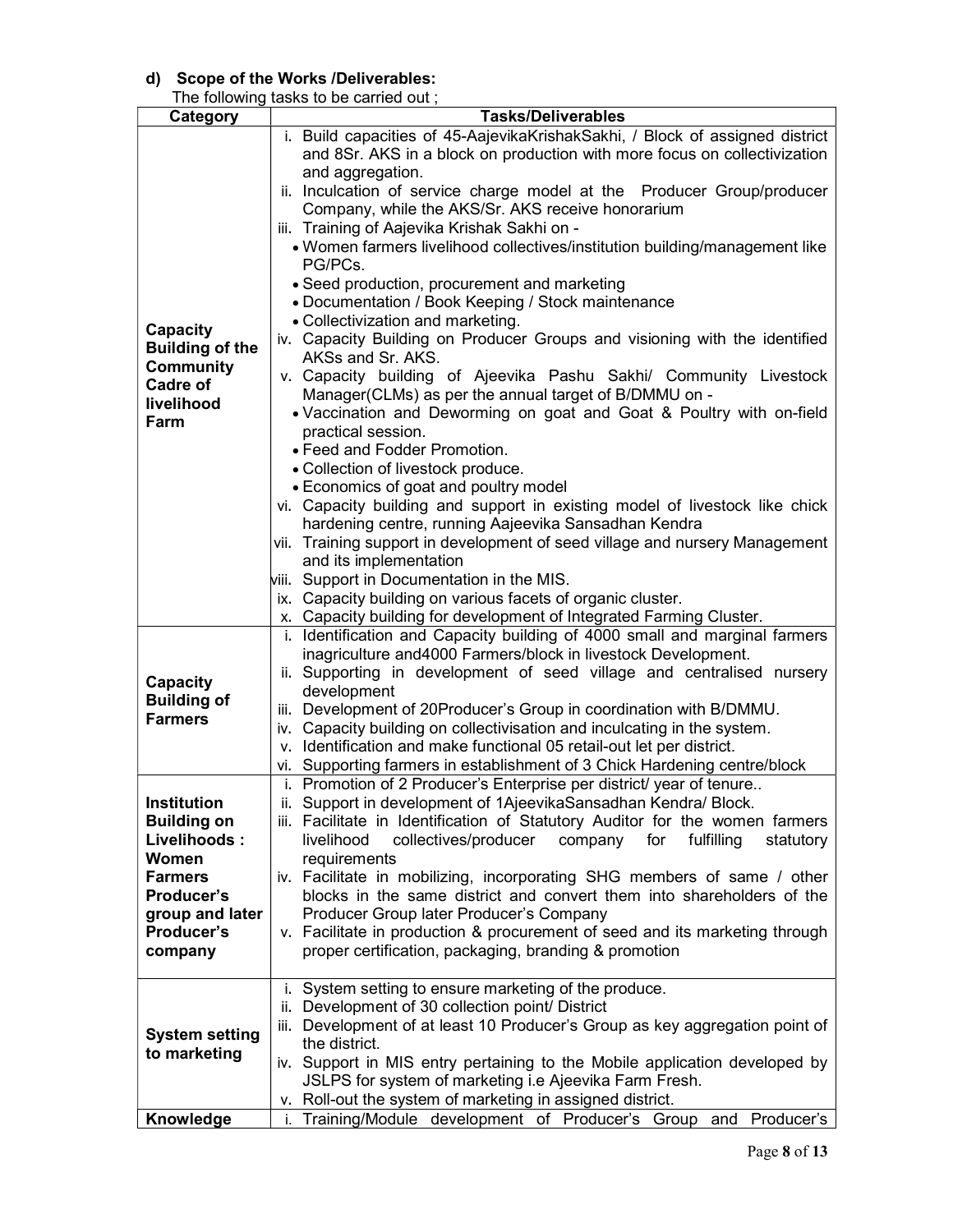| <b>Material</b>    | Company.                                                              |  |  |  |
|--------------------|-----------------------------------------------------------------------|--|--|--|
| <b>Development</b> | ii. Preparation of Std Operational Procedure for collectivization and |  |  |  |
|                    | marketing right from farmer to consumers.                             |  |  |  |
|                    | iii. Development of package of practices of seasonal crops            |  |  |  |
|                    |                                                                       |  |  |  |

# e) Key and Non-Key Experts:

| SI.<br>No.     | <b>Position</b>                                                                                                                                       | No. | Perso<br>n          | <b>Key Qualifications &amp; Experiences</b>                                                                                                                                                                                                                                                                                                                                                                                                                                                                                                                                                                                                                                                                                                                                              | <b>Key Role&amp;</b><br><b>Responsibility</b>                                                                                                                                                                                                                                                                                 |
|----------------|-------------------------------------------------------------------------------------------------------------------------------------------------------|-----|---------------------|------------------------------------------------------------------------------------------------------------------------------------------------------------------------------------------------------------------------------------------------------------------------------------------------------------------------------------------------------------------------------------------------------------------------------------------------------------------------------------------------------------------------------------------------------------------------------------------------------------------------------------------------------------------------------------------------------------------------------------------------------------------------------------------|-------------------------------------------------------------------------------------------------------------------------------------------------------------------------------------------------------------------------------------------------------------------------------------------------------------------------------|
|                |                                                                                                                                                       |     | Days                |                                                                                                                                                                                                                                                                                                                                                                                                                                                                                                                                                                                                                                                                                                                                                                                          |                                                                                                                                                                                                                                                                                                                               |
| 1              | Regional Subject<br><b>Matter</b><br>Specialist(Agrono<br>mist<br>and<br>Marketing) - For<br>Agriculture related<br>services-                         | 6   | 144                 | 1) Graduate<br>in any Stream/<br>Preferably to B.Sc(Ag.) & Post<br>Graduate Diploma in Rural<br>Development.<br>2) At least 5 years of experience<br>in rural development activities<br>in grass-root, especially in the<br>promotion<br>of<br>producer's<br>group/enterprises and market<br>led intervention.<br>3) Expertise<br>facilitating<br>in.<br>community in crop/vegetable<br>collectivization,<br>production,<br>value addition and marketing<br>related activity.<br>4) Person with good computer<br>skill, especially ability to work<br>with word, Excel and power<br>point etc.<br>5) Knowledge of English and<br>Hindi speaking person/staff is<br>essential and knowledge of<br>local language is preferable.<br>6) Person with strong analytical<br>and writing skill. | a) Leadership &<br>technical support<br>to the assignment<br>team.<br>b)Resource Pooling<br>for Assignment<br>Effectiveness.<br>c) Admin., Finance &<br>HR backstopping<br>to the assignment.<br>d) For over-all<br>coordination,<br>liasoning and<br>facilitation with<br><b>JSLPS</b>                                       |
| $\overline{2}$ | Regional Subject<br>Matter Specialist/<br>Livestock<br>Development/Mar<br>keting)<br>For<br>$\overline{\phantom{m}}$<br>Livestock related<br>services | 3   | 7<br>$\overline{2}$ | 1) Graduate<br>in<br>any Stream/<br>Preferably to B.V.Sc.& Post<br>Graduate Diploma in Rural<br>Development.<br>2) At least 5 years of experience<br>in rural development activities<br>in grass-root, especially in the<br>promotion<br>of<br>producer's<br>group/enterprises and market<br>led intervention.<br>3) Expertise<br>in<br>facilitating<br>community<br>in<br>animal<br>husbandry related activity and<br>marketing related activity.<br>4) Person with good computer<br>skill, especially ability to work<br>with word, Excel and power<br>point etc.<br>5) Knowledge of English<br>and<br>Hindi speaking person/staff is<br>essential and knowledge of<br>local language is preferable.                                                                                   | &<br>Leadership<br>a)<br>technical<br>the<br>support to<br>assignment<br>team.<br>b) Resource<br>Pooling<br>for<br>Assignment<br>Effectiveness.<br>c) Admin., Finance<br>HR.<br>&<br>backstopping to<br>the assignment.<br>For<br>over-all<br>d)<br>coordination,<br>liasoning<br>and<br>facilitation<br>with<br><b>JSLPS</b> |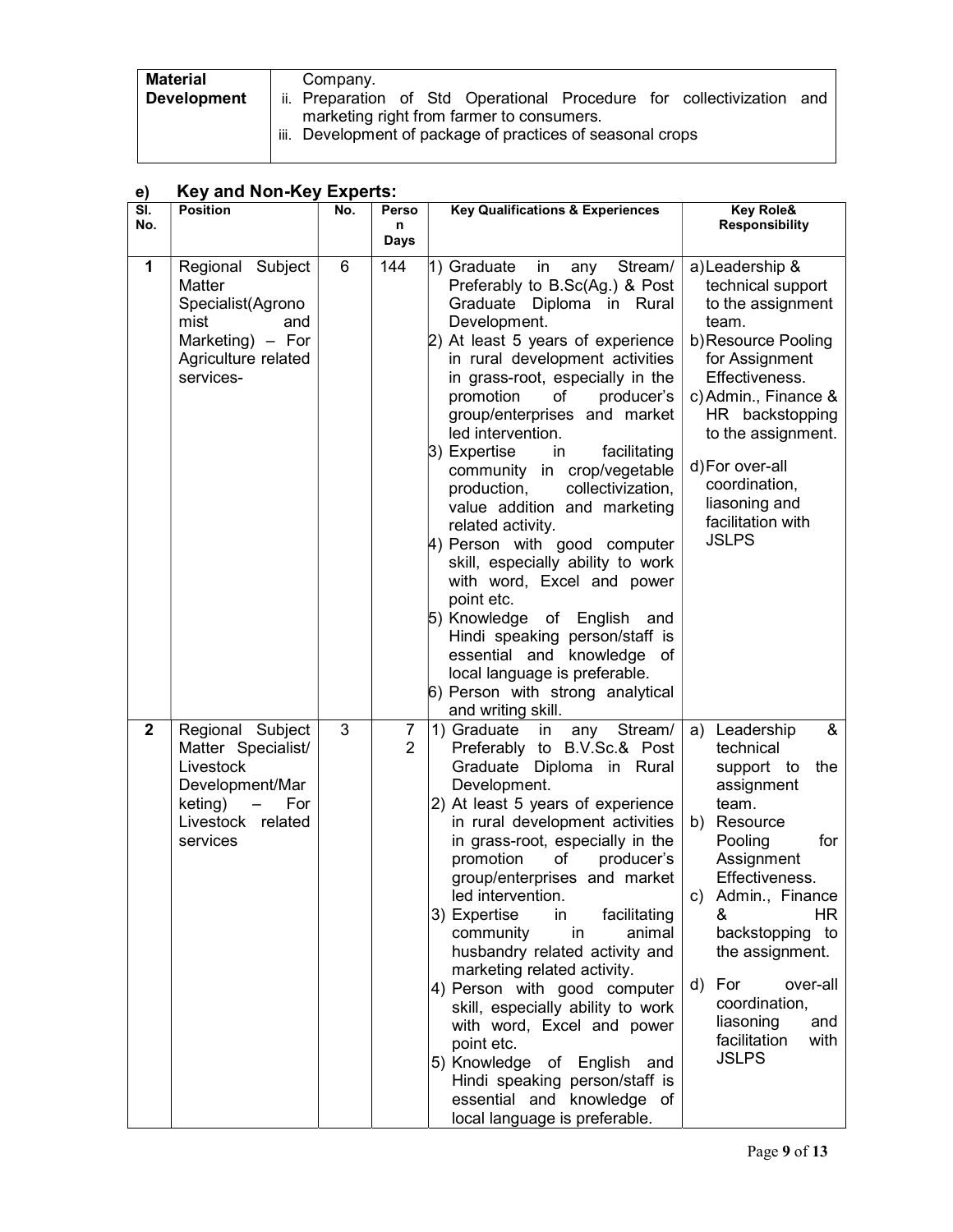|  | 6) Person with strong analytical<br>and writing skill. |  |
|--|--------------------------------------------------------|--|
|  |                                                        |  |

# Non Key Experts

| <b>Key Role&amp;</b><br><b>Key Qualifications &amp; Experience</b><br><b>Responsibility</b> |
|---------------------------------------------------------------------------------------------|
| any Stream/<br>a) Leadership &                                                              |
| Preferably to B.Sc(Ag.) & Post<br>technical support to                                      |
| Graduate Diploma in Rural<br>the assignment                                                 |
| team.                                                                                       |
| 2) At least 3 years of experience<br>b) Resource Pooling                                    |
| in rural development activities<br>for Assignment                                           |
| Effectiveness.<br>in grass-root, especially in the                                          |
| producer's<br>c) Admin., Finance &                                                          |
| group/enterprises and market<br>HR backstopping to                                          |
| the assignment.                                                                             |
| facilitating                                                                                |
| e) For<br>over-all<br>community in crop/vegetable<br>coordination,                          |
| collectivization,<br>liasoning<br>and                                                       |
| value addition and marketing<br>facilitation<br>with                                        |
| <b>JSLPS</b><br>4) Person with good computer                                                |
| skill, especially ability to work                                                           |
| with word, Excel and power                                                                  |
|                                                                                             |
| 5) Knowledge of English and                                                                 |
| Hindi speaking person/staff is                                                              |
| essential and knowledge of                                                                  |
| local language is preferable.                                                               |
| 6) Person with strong analytical                                                            |
|                                                                                             |
| &<br>any Stream/<br>a) Leadership                                                           |
| Preferably to B.V.Sc. & Post<br>technical support to                                        |
| Graduate Diploma in Rural<br>the<br>assignment                                              |
| team.<br>b) Resource Pooling                                                                |
| 2) At least 3 years of experience<br>in rural development activities<br>for<br>Assignment   |
| Effectiveness.<br>in grass-root, especially in the                                          |
| c) Admin., Finance &<br>producer's                                                          |
| group/enterprises and market<br>HR backstopping to                                          |
| the assignment.                                                                             |
| facilitating                                                                                |
| d) For<br>over-all<br>animal                                                                |
| coordination,<br>husbandry related activity and                                             |
| liasoning<br>and<br>marketing related activity.                                             |
| facilitation<br>with<br>4) Person with good computer<br><b>JSLPS</b>                        |
| skill, especially ability to work                                                           |
| with word, Excel and power                                                                  |
|                                                                                             |
| 5) Knowledge of English and<br>Hindi speaking person/staff is                               |
| essential and knowledge of                                                                  |
|                                                                                             |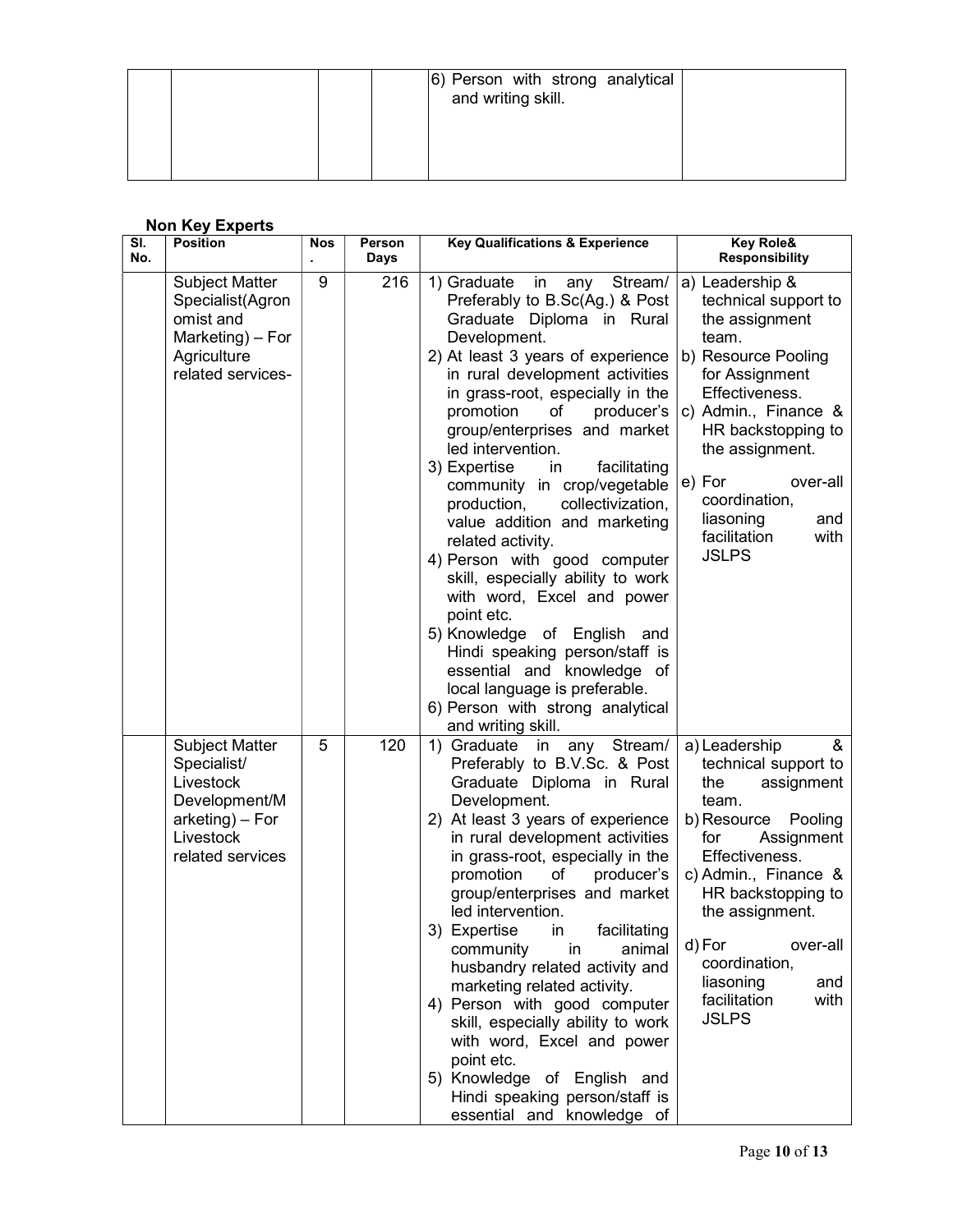|  | local language is preferable.<br>6) Person with strong analytical<br>and writing skill. |  |
|--|-----------------------------------------------------------------------------------------|--|
|  |                                                                                         |  |

#### f) AREA OF OPERATION: For agriculture and livestock related services

- 1) The operational area will be 24 district of Jharkhand.
- 2) The manpower of TSA will be based at DMMU and will render the services to allblocksas per the target of annual Action Plan of DAY-NRLM.
- 3) 1Technical person of technical agency will be responsible for 02 District for Agriculture and its marketing
- 4) 1Technical person Livestock of technical agency will be responsible for 03 District for Livestock and its marketing
- 5) 1 Technical person of team based at Ranchi will coordinate with SMMU JSLPS as well as DMMU Ranchi.
- 6) Technical agency will work in close coordination with DMMU/BMMU.

### g) Support to be provided by JSLPS:

- 1) The list of Villages, SHGs, PG/ PE/ will be provided by the Village Organizations through the concerned Block Mission Management Unit of the JSLPS (SRLM JHARKHAND).
- 2) The Village Organization will identify the Ajeevika Krishak Sakhi (AKS)/Sr. AKM & Ajeevika PashuSakhi(APS)/ Community Livestock Manager (CLM) and give the list of AKSs and APS to Technical Support Agency for training, exposure of AKMs and APS, who will handhold the SHG members/farmers.
- 3) The CIF will be channelized to the Village Organizations in time.
- 4) The working capital and Grant to Producer's Group in time
- 5) The staff of TSA will be oriented on existing system of Producer's Group/ Enterprises/ AjeevikaSansadhan Kendra, System of marketing.
- 6) Facilitate the PG/ PC for timely commodity procurement & mobilize funds/seed capital, infrastructure, and other required support to establish commodity aggregation/procurement centres.
- 7) The technical staff persons space for sitting in the respective district and if required in block offices.

#### h) OUTPUTS TO BE DELIVERED

The following outputs to be delivered by Agency under this assignment.

| Category                                                                              | <b>Tasks/Deliverables</b>                                                                                                                                                                                                                                                                                                                                                                            |                                                                  |  |  |
|---------------------------------------------------------------------------------------|------------------------------------------------------------------------------------------------------------------------------------------------------------------------------------------------------------------------------------------------------------------------------------------------------------------------------------------------------------------------------------------------------|------------------------------------------------------------------|--|--|
| Capacity<br><b>Building of the</b><br><b>Community</b><br>Cadre of<br>livelihood Farm | Build capacities of 45 AajevikaKrishakSakhi, /<br>$\bullet$<br>Block of assigned district and 8 Sr. AKS in a<br>block on production with more focus on<br>collectivization and aggregation.<br>Capacity building of 45- Ajeevika PashuSakhi/<br>$\bullet$<br>Block as per the target of B/DMMU.<br>Capacity building and support in existing model of<br>٠<br>livestock like chick hardening center. | 2 to 3 Months<br>2 to 3 Months                                   |  |  |
| Capacity<br><b>Building of</b><br><b>Farmers</b>                                      | building<br>4000<br>Identification and Capacity<br>farmers in each District.<br>Supporting in development of seed village<br>$\bullet$<br>and centralized nursery development                                                                                                                                                                                                                        | 1 to 9 Months<br>1 to 9 Months<br>3 to 6 Months<br>6 to 9 Months |  |  |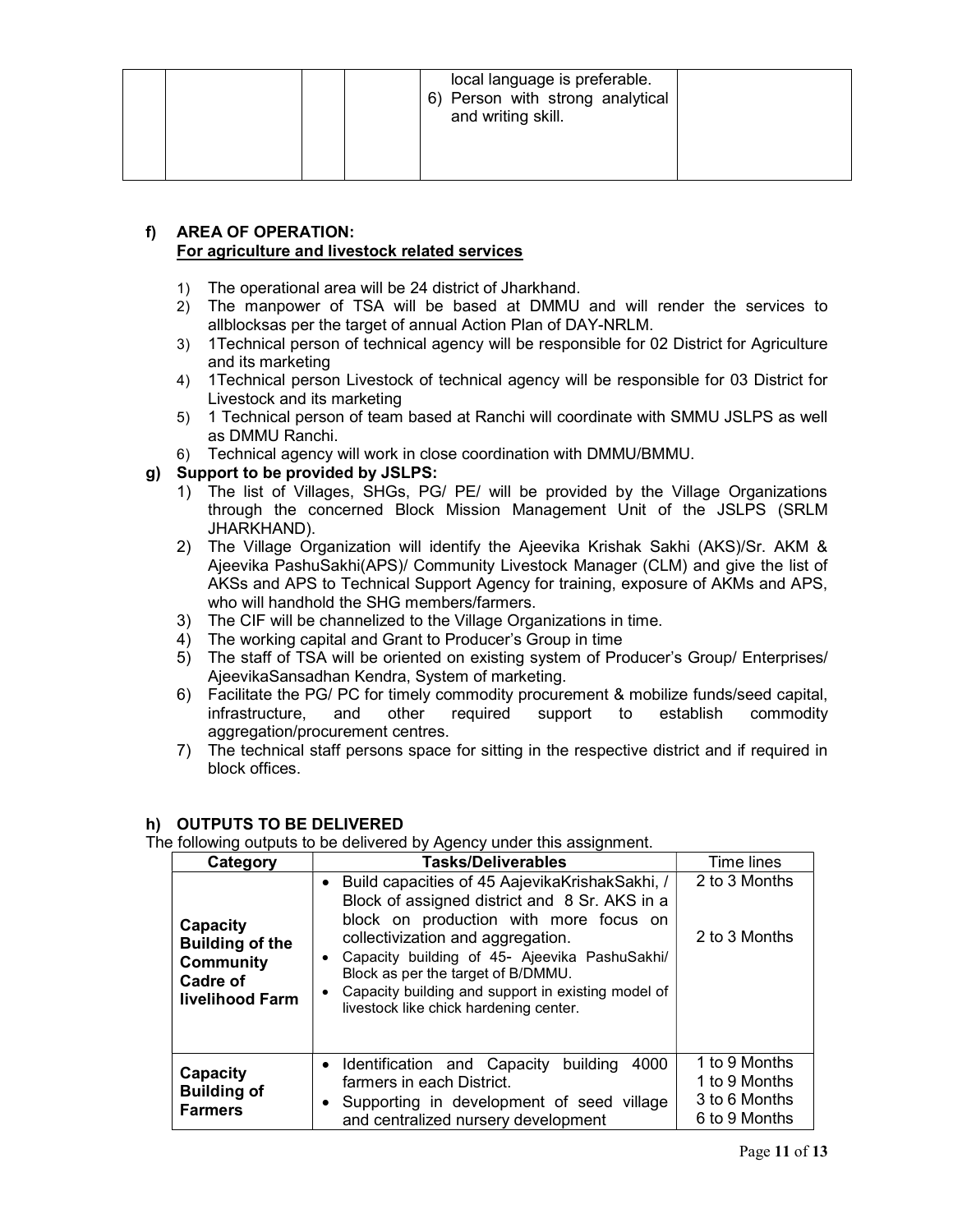|                                                                                                                                               | • Development of 15 Producer's Group in<br>coordination with B/DMMU.<br>Identification and make functional 02 retail-<br>out let per district.                                                                                                                                                                                                                             |                                                                                        |
|-----------------------------------------------------------------------------------------------------------------------------------------------|----------------------------------------------------------------------------------------------------------------------------------------------------------------------------------------------------------------------------------------------------------------------------------------------------------------------------------------------------------------------------|----------------------------------------------------------------------------------------|
| <b>Institution</b><br><b>Building on</b><br>Livelihoods:<br>Women<br><b>Farmers</b><br>Producer's<br>group and later<br>Producer's<br>company | Promotion of 10 Producer's Group per<br>$\bullet$<br>district/ year of tenure. Follow up and fulfil<br>regular legal compliances of PG in same<br>year.<br>• Promotion of 2 Producer's Company per<br>district and fulfil regular legal compliances of<br>PG in same year.                                                                                                 | 3 to 12 Months<br>3 to 12 Months                                                       |
| <b>System setting</b><br>to marketing                                                                                                         | • Development of 30 collection point/ District<br>Development of at least 10 Producer's Group<br>as key aggregation point of the district.<br>Support in MIS development entry pertaining<br>$\bullet$<br>to the Mobile application developed by<br>JSLPS for system of marketing i.e Ajeevika<br>Farm Fresh.<br>Roll-out the system of marketing in assigned<br>district. | 6 to 9 Months<br>9 to 12 Months<br>6 Months<br>onwards<br>9 to 24 Months               |
| Knowledge<br><b>Material</b><br><b>Development</b>                                                                                            | Training/Module development of Producer's<br>$\bullet$<br>Group and Producer's Company.<br>Preparation of Std Operational Procedure for<br>$\bullet$<br>collectivization and marketing right from<br>farmer to consumers.<br>Development of package of practices of<br>seasonal crops and livestock management                                                             | 1 <sup>st</sup> Month<br>6 Months<br>onwards<br>Two months<br>prior to agril<br>season |

### i) FINAL OUTPUTS AND TERMS & CONDITIONS OF PAYMENT

The payment of this assignment is output based are as follows;

- 1) The agency would submit Annual/quarterly plan, the payments would be released on quarterly basis.
- 2) Quarterly Plan for any training program to be prepared and submitted to respective district on time for approval and disbursement.

## j) REVIEW & MONITORING :

The assignment will be reviewed and monitored by a review committee constituted by JSLPS/SRLM Jharkhand. The review committee comprising SPM-Livelihoods Farm, PM-Livelihood Farm, TSO- livestock Procurement Specialist and Finance Officer. This review committee will interact with the service provider agency to review and monitor the progress of the assignment on a regular basis.

|     | .             |                       |                                                                        |
|-----|---------------|-----------------------|------------------------------------------------------------------------|
| SI. | Type of       | <b>Tentative Date</b> | <b>Remarks</b>                                                         |
| No. | <b>Report</b> |                       |                                                                        |
|     | Inception     |                       | Within one month   Will include lists/details of Staffs and the Annual |
|     | Report        | signing<br>оf         | the $\vert$ Plan of Action with quarterly and monthly break-up.        |
|     |               | contract              |                                                                        |
| 2.  | Mid-Term      | 2nd & 3rd quarter     | Progress of key activities and,<br>progress in                         |
|     | <b>Report</b> |                       | implementation against the deliverable and action                      |

#### k) REPORTING: